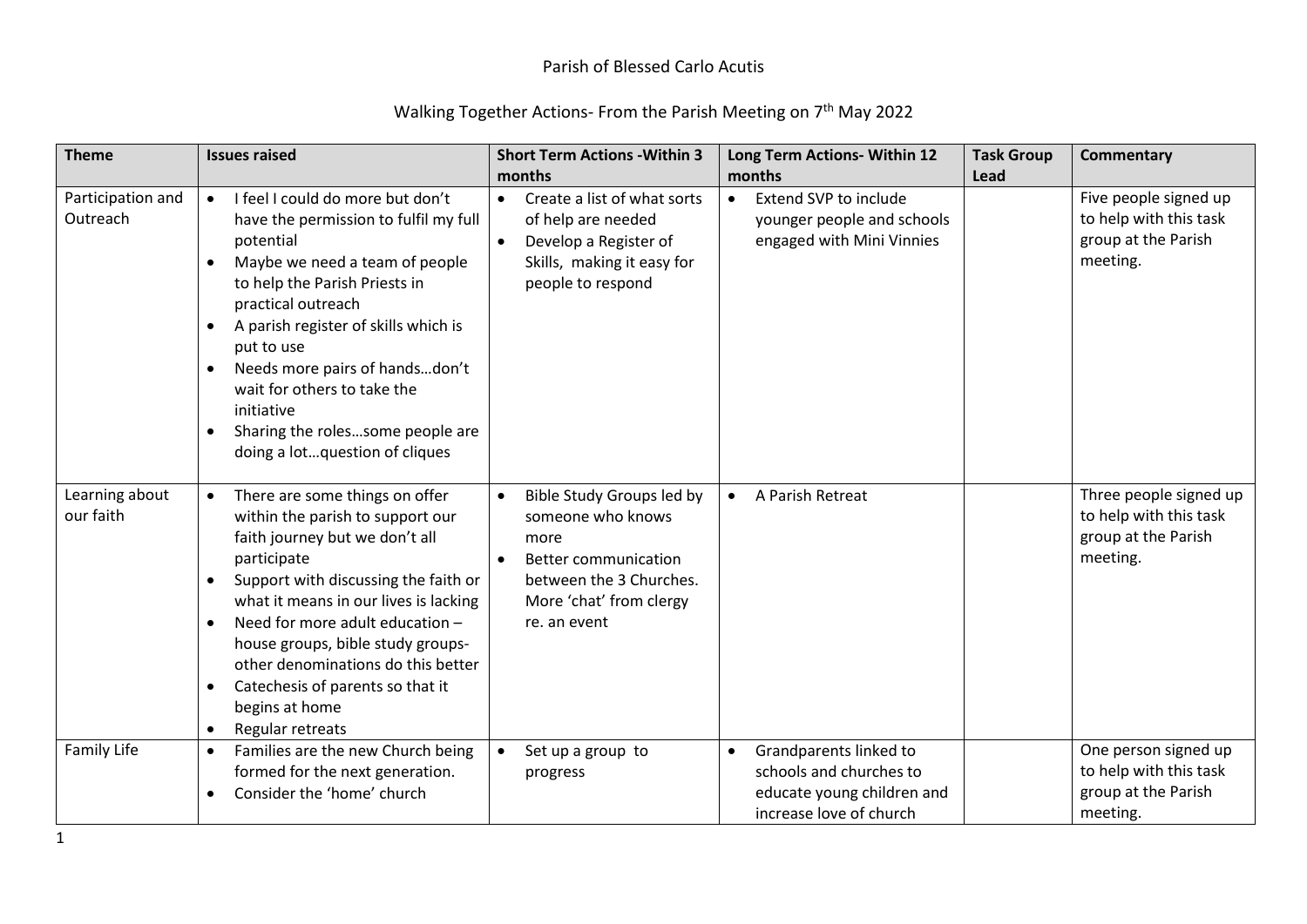| <b>Theme</b>            | <b>Issues raised</b>                                                                                                                                                                                                                                                                                                                                                                                   | <b>Short Term Actions - Within 3</b><br>months                                                                                                                                                                                                                                                                                                                                                                                      | Long Term Actions- Within 12<br>months                                                                                                                                                                | <b>Task Group</b><br>Lead | <b>Commentary</b>                                                                  |
|-------------------------|--------------------------------------------------------------------------------------------------------------------------------------------------------------------------------------------------------------------------------------------------------------------------------------------------------------------------------------------------------------------------------------------------------|-------------------------------------------------------------------------------------------------------------------------------------------------------------------------------------------------------------------------------------------------------------------------------------------------------------------------------------------------------------------------------------------------------------------------------------|-------------------------------------------------------------------------------------------------------------------------------------------------------------------------------------------------------|---------------------------|------------------------------------------------------------------------------------|
|                         | Do we need more family masses in<br>$\bullet$<br>church?<br>All age family centred activities<br>$\bullet$<br>I educate my grandchildren re:<br>$\bullet$<br>mass, prayer and religion<br>Important to foster participation<br>$\bullet$<br>from an early agedo more to<br>encourage young families.                                                                                                   |                                                                                                                                                                                                                                                                                                                                                                                                                                     |                                                                                                                                                                                                       |                           |                                                                                    |
| Young People            | We need to reach out to young<br>people<br>How do we get the young to go to<br>$\bullet$<br>Mass and carry the Church<br>forward<br>What roles are there for young<br>$\bullet$<br>people?<br>Need to find a way to get younger<br>$\bullet$<br>people to commit<br>Youth groups more integrated into<br>$\bullet$<br>life of the parish<br>Youth must be prominent in<br>$\bullet$<br>decision making | Increase size of the<br>$\bullet$<br>Pastoral Council by 6 (2<br>from each church) from<br>18-26 age group to be<br>involved in decision<br>making<br>Develop role of Young<br>People in Reading, Altar<br>Servers, Welcoming, with<br>older Y.P to look after<br>them<br>Specific Adverts for these<br>roles<br>Mentor from school to<br>$\bullet$<br>communicate with<br>students to take views<br>forward to Pastoral<br>Council | Re-establish Youth Group<br>$\bullet$<br>Soli Retreat for teenagers<br>Youth Masses in Lent at<br>$\bullet$<br><b>SSPP and St Michaels</b><br>Involve young people in<br>$\bullet$<br>decision making |                           | Four people signed up<br>to help with this task<br>group at the Parish<br>meeting. |
| Support for the<br>Poor | Wolverhampton almost an<br>$\bullet$<br>epicentre for the poor,<br>marginalised, immigrants, asylum                                                                                                                                                                                                                                                                                                    | <b>Food Collection more</b><br>visible at all churches-<br>remind people                                                                                                                                                                                                                                                                                                                                                            | Increase awareness and<br>communication of specific                                                                                                                                                   |                           |                                                                                    |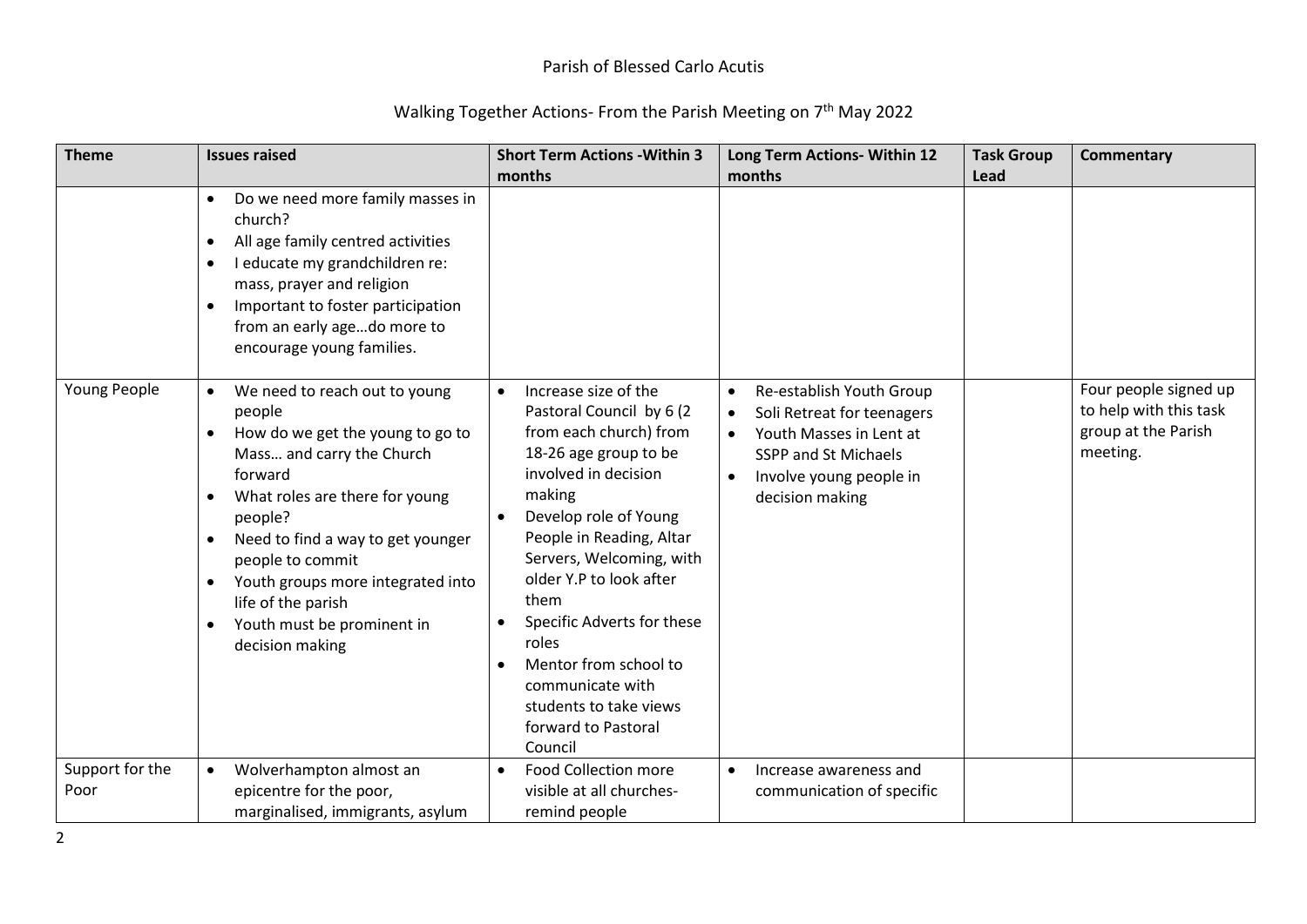| <b>Theme</b>                | <b>Issues raised</b>                                                                                                                                                                                                                                                                                                                                                                                                                                                                                                                                 | <b>Short Term Actions - Within 3</b><br>months                                                                                                                        | Long Term Actions- Within 12<br>months                                                                                                                            | <b>Task Group</b><br>Lead | <b>Commentary</b>                              |
|-----------------------------|------------------------------------------------------------------------------------------------------------------------------------------------------------------------------------------------------------------------------------------------------------------------------------------------------------------------------------------------------------------------------------------------------------------------------------------------------------------------------------------------------------------------------------------------------|-----------------------------------------------------------------------------------------------------------------------------------------------------------------------|-------------------------------------------------------------------------------------------------------------------------------------------------------------------|---------------------------|------------------------------------------------|
|                             | seekers, economic migrants,<br>disabled and those displaced by<br>family breakdown and abuse<br>Parish does a lot of charitable<br>$\bullet$<br>workwe do a great job on food<br>collection<br>We could do more<br>$\bullet$<br>we don't know who does<br>$\bullet$<br>whatissues with visibilityno<br>concerted effort.                                                                                                                                                                                                                             |                                                                                                                                                                       | needs that people can<br>respond to<br>Establish a contact point for<br>families/individuals in need<br>(not just Parish Priest)<br>Signposting outside of Parish |                           |                                                |
| Access and<br>Communication | To be more welcoming- need a<br>$\bullet$<br>friendlier atmosphere<br>Revisiting possibilities for access<br>$\bullet$<br>for the disabled -are our churches<br>fully accessible to a range of<br>disabilities?<br>Improve Church acoustics - "if we<br>$\bullet$<br>can't hear what is being said<br>there is no point in being there!"<br>Better communication-all ways.<br>$\bullet$<br>What are the communication<br>pathways? Is there a way to<br>improve access to information?<br>Don't assume people know what is<br>$\bullet$<br>happening | Review sound systems<br>e.g. Choir area at St<br>Michael's<br>Pastoral Council reps to<br>monitor 'communications'<br>effective delivery<br>Specify role of Welcomers | Survey of parishioners of<br>$\bullet$<br>what are most helpful ways<br>to communicate<br>Readers who use<br>$\bullet$<br>wheelchairs?                            |                           |                                                |
| A Place for All             | We are all born in the image and<br>likeness of God, but the Church                                                                                                                                                                                                                                                                                                                                                                                                                                                                                  | Welcome all- non<br>judgemental                                                                                                                                       | Understanding of current<br>$\bullet$<br>Church views. Seek general<br>support for them                                                                           |                           | Two people signed up<br>to help with this task |